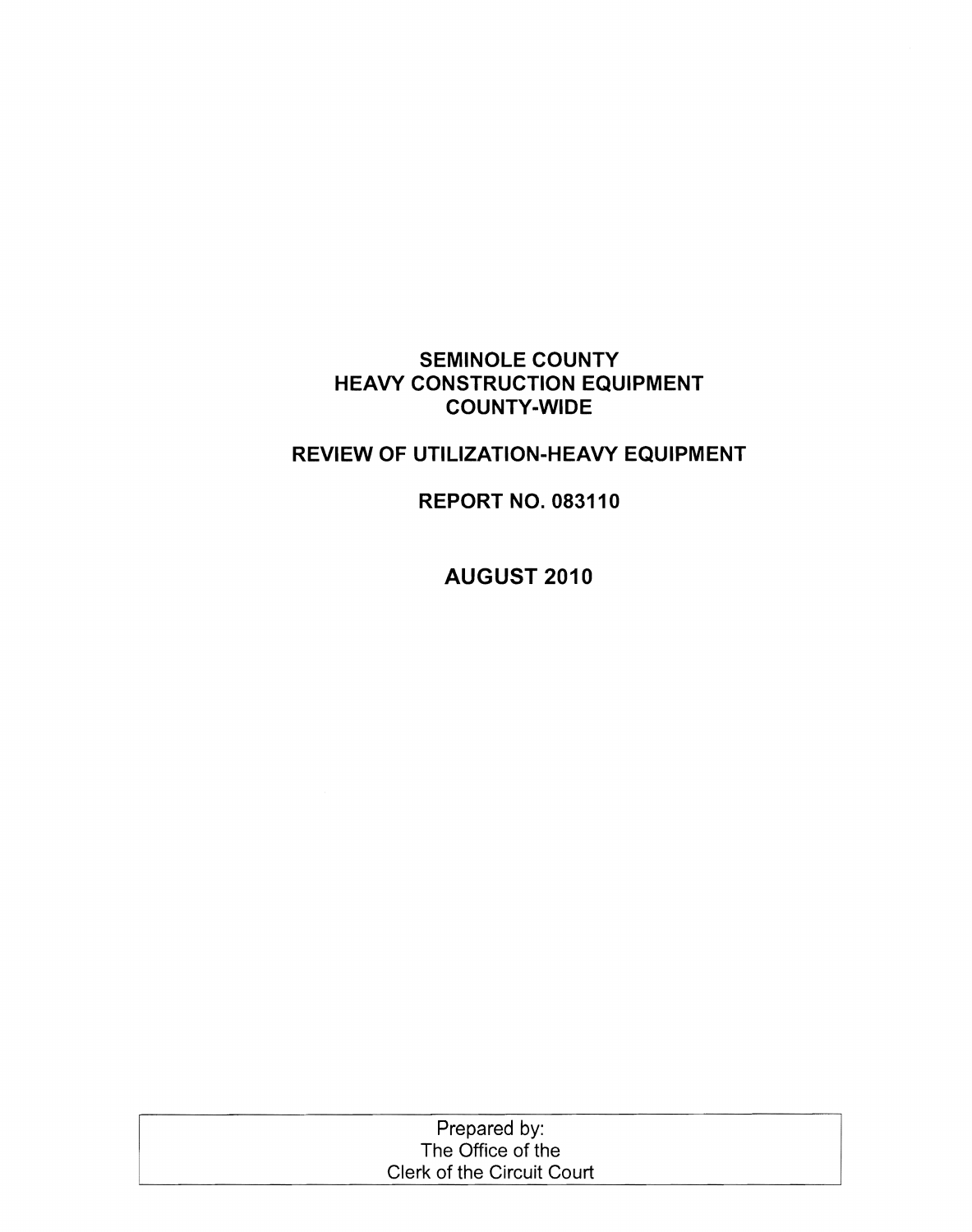

## MARYANNE **MORSE** Clerk of the Circuit Court Seminole County

August 31, 2010

The Honorable Bob Dallari, Chairman The Board of County Commissioners Seminole County, Florida 1101 East First Street Sanford, FL 32771

Dear Mr. Chairman:

I am very pleased to present you with the attached review of the utilization of heavy equipment.

Management's responses have been incorporated into the final report. It is our opinion that management has a corrective action plan that will satisfy the audit recommendations.

I would like to acknowledge the assistance of the county staff for their cooperation and assistance throughout the course of this audit. The assistance is deeply appreciated. With warmest personal regards, I am

Most cordially,

Maryanne Morse Clerk of the Circuit Court Seminole County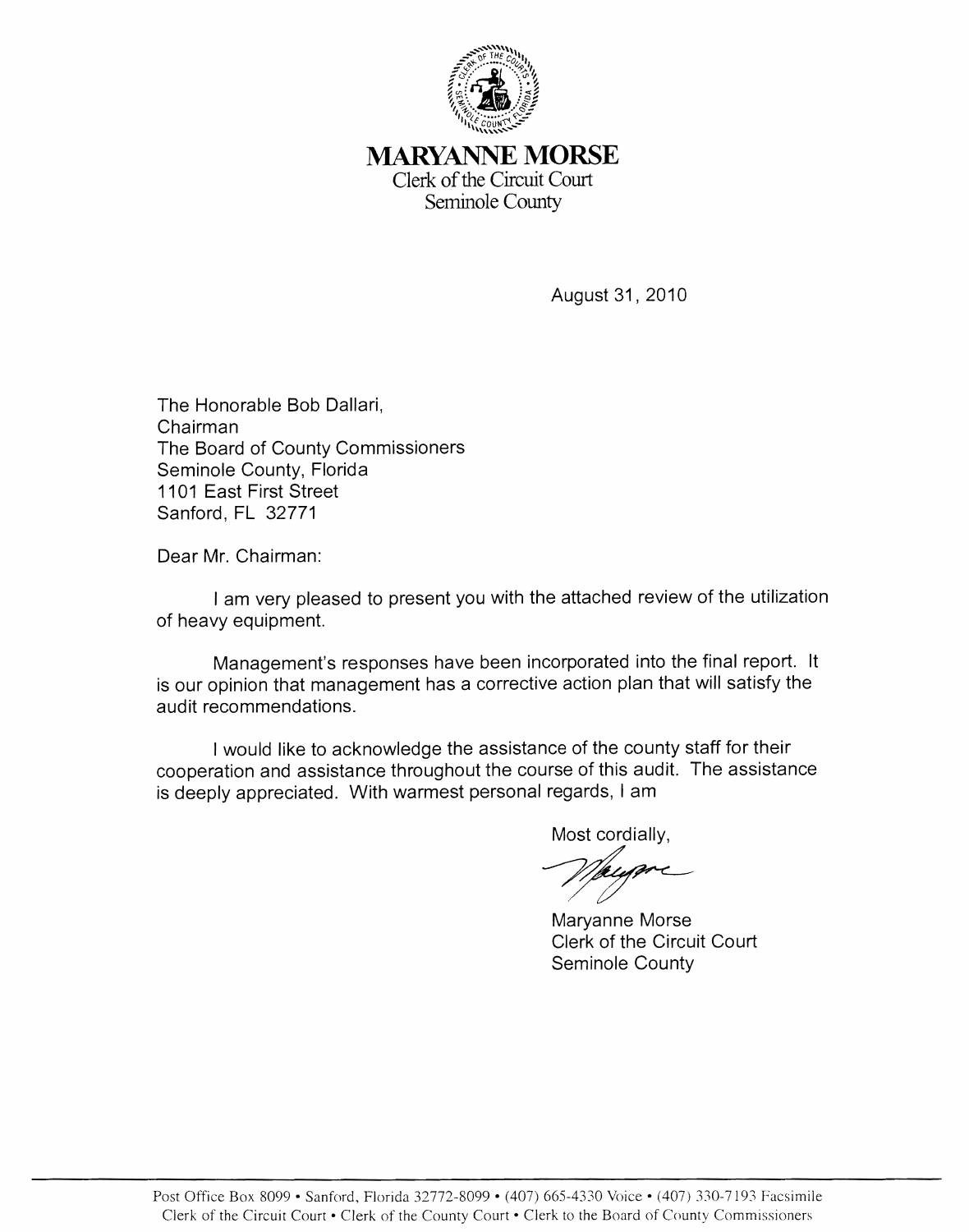## **DISTRIBUTION LIST**

BOARD OF COUNTY COMMISSIONERS Ms. Brenda Carey Mr. Bob Dallari Mr. Carlton Henley Mr. Michael McLean Mr. Dick Van Der Weide

> COUNTY MANAGER'S OFFICE Mr. Joseph A. Forte

CENTRAL SERVICES DEPARTMENT Mr. Frank Raymond

BOARD OF COUNTY COMMISSION RECORDS Ms. Jane Spencer

| Prepared by:               |  |
|----------------------------|--|
| The Office of the          |  |
| Clerk of the Circuit Court |  |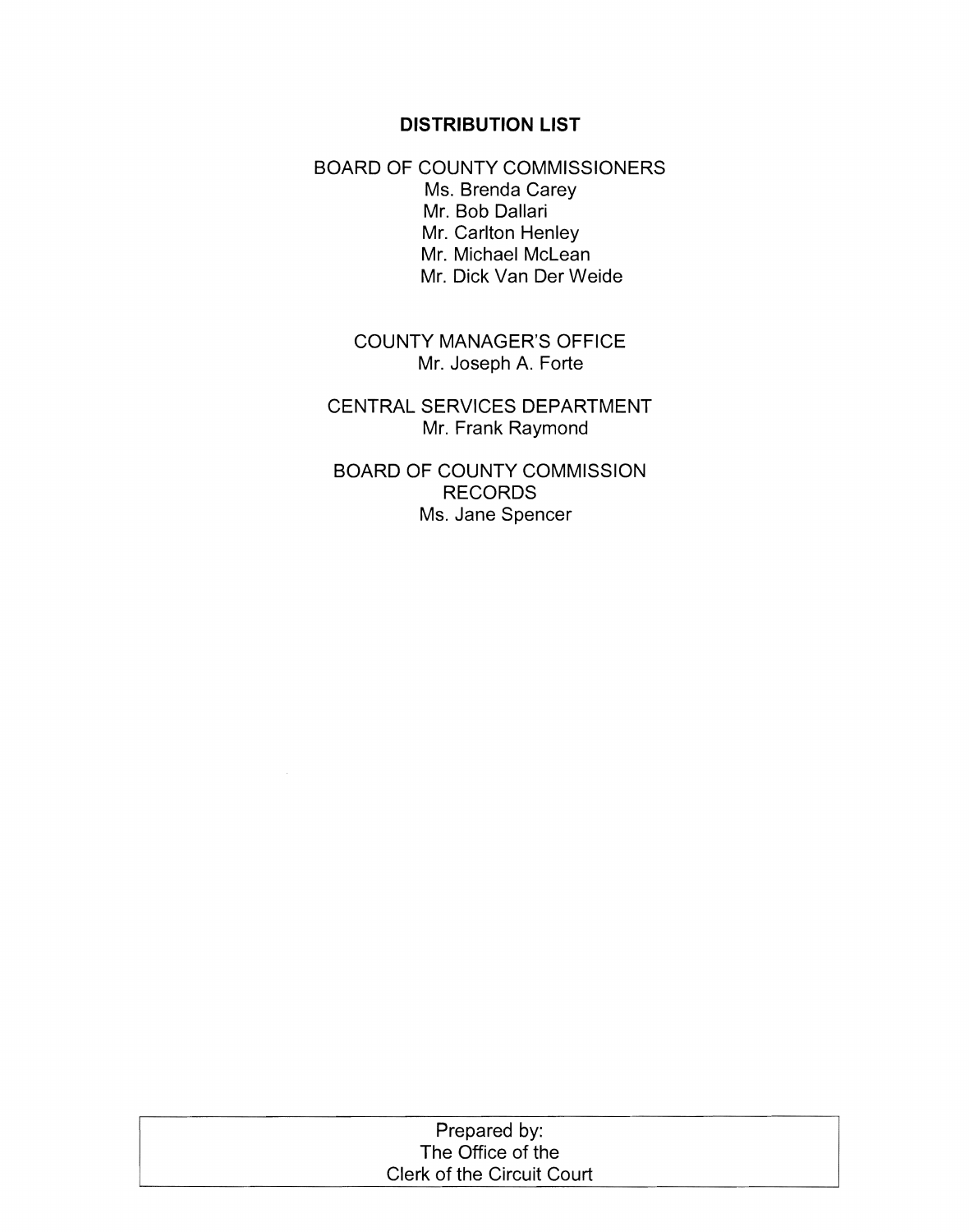# **TABLE OF CONTENTS**

# **Transmittal letter**

# **Findings and Recommendations**

| 1. Seminole County may have some excess equipment. |  |  |
|----------------------------------------------------|--|--|
|                                                    |  |  |
|                                                    |  |  |

| Prepared by:               |  |
|----------------------------|--|
| The Office of the          |  |
| Clerk of the Circuit Court |  |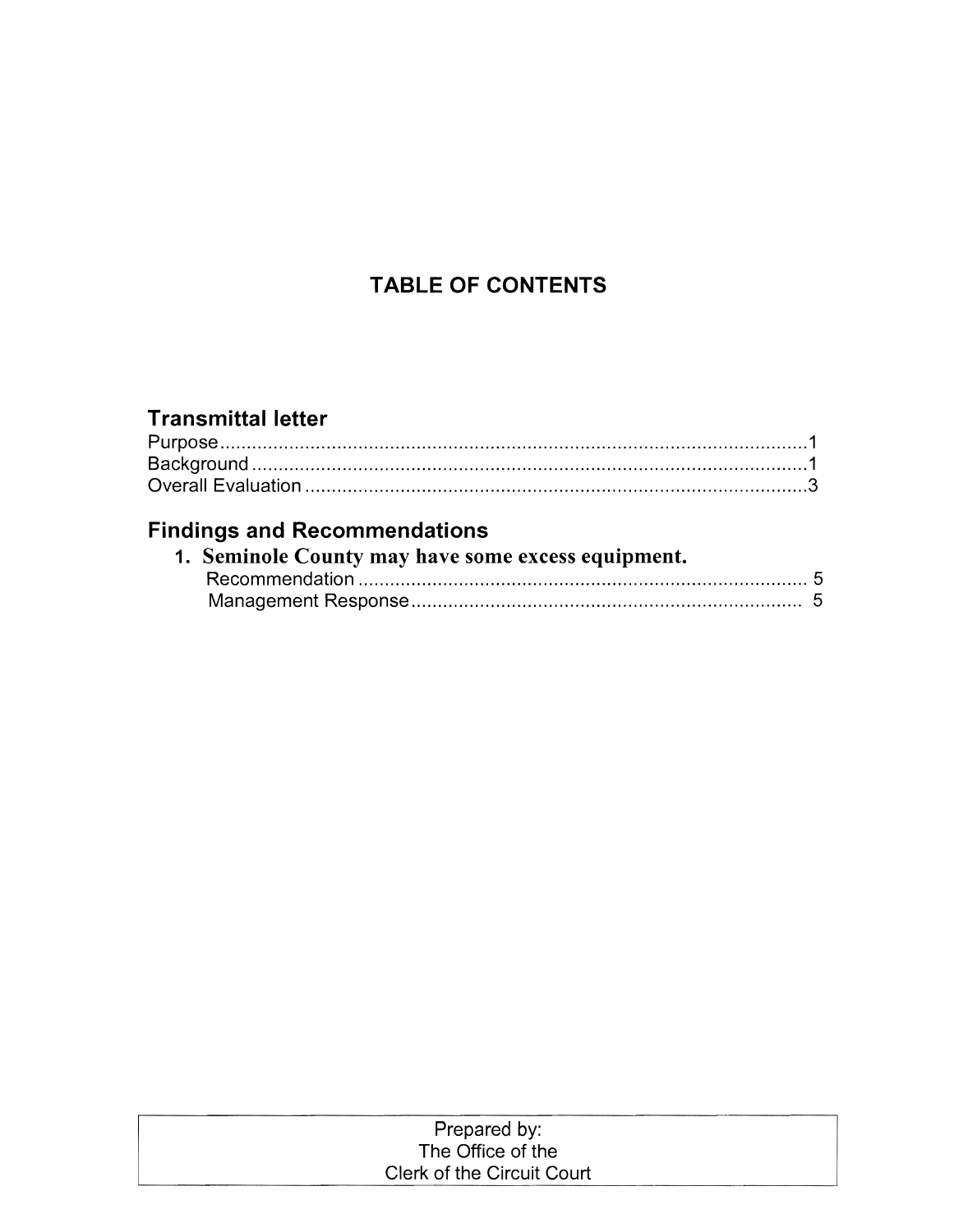## **SEMINOLE COUNTY HEAVY CONSTRUCTION EQUIPMENT COUNTY -WIDE**

### **REVIEW OF UTILIZATION - HEAVY CONSTRUCTION EQUIPMENT**

The Office of the Clerk of the Circuit Court has completed a review of the utilization of heavy equipment throughout Seminole County. This is a follow-on review (Part 2) of the fleet review published by the Clerk of the Circuit Court on May 31,2010 (Audit Report No. 053110).

#### **PURPOSE**

The review was to ascertain if the administrative controls over heavy equipment are adequate and operating as intended in compliance with applicable laws, regulations, and other Seminole County policies and procedures. Also, to determine if the current fleet of heavy equipment requires new and replacement purchases or whether current resources are in excess (i.e. surplus) of what is needed.

### **BACKGROUND**

For the purposes of this review, heavy equipment is defined as all trucks from the Ford F-550 series up (and equivalents), and other self-propelled equipment excluding tractors, mowers and other grounds maintenance equipment. As of April 30, 2010, County Finance reports 257 items with a cost of \$33,027,319 million in heavy equipment meeting this definition. The average cost of each piece of equipment is over \$128,000.

Heavy equipment is assigned to the following divisions:

| <b>Division</b>               | Cost         | <b>Percent</b> |
|-------------------------------|--------------|----------------|
| <b>Public Works</b>           | \$10 million | 30%            |
| <b>Environmental Services</b> | \$ 6 million | 18%            |
| <b>Public Safety</b>          | \$16 million | 48%            |
| Other                         | \$ 1 million | 4%             |
| Total                         | \$33 million | 100%           |

Generally in February the various departments present to Fiscal Services a preliminary budget preparation form for any replacement of equipment or new acquisitions. This year due to budgetary pressures there are few requests for replacement equipment. Although there are very few requests for additional equipment, the results of this review indicate that there may be opportunities to

| Prepared by:               |  |
|----------------------------|--|
| Office of the              |  |
| Clerk of the Circuit Court |  |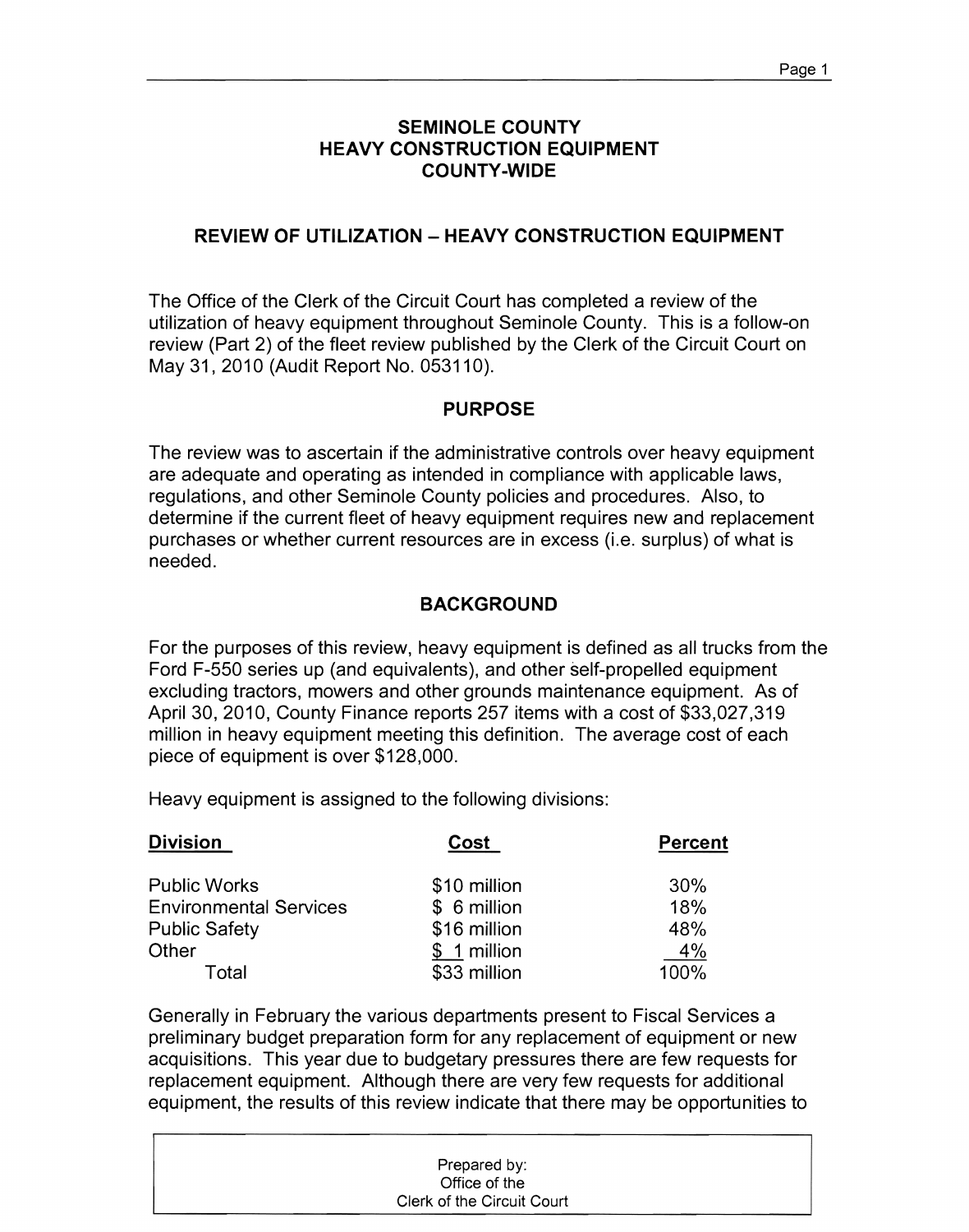reduce the fleet of heavy equipment based on utilization records. Our comments and recommendations are included in the report that follows.

## **SCOPE**

The scope of this review included the usage records between April 2009 and March 2010. During that period county records indicate that there were 257 pieces of heavy equipment with an estimated value of \$33 million. All source documents related to heavy equipment were subject to review.

The review included:

- Review of the County records for compliance with established policies and procedures, Florida State Statues, and other applicable government regulations;
- Review of utilization records to ensure heavy equipment is properly justified and maintained;
- Interviews of key personnel; and,
- Other such review procedures considered necessary in the circumstances.

The audit was performed by the Office of the Clerk of the Circuit Court.

## **OVERALL EVALUATION**

Certain pieces of heavy equipment are not being utilized on a regular recurring basis. This view point is based on our inspection of fixed asset records, fleet maintenance records, field inspection visits, and also discussions with County personnel. County staff does not always know what they own and where the assets are physically located. We made some very simple and direct requests for mileage and meter readings off of equipment and staff was not able to locate the equipment in a timely manner. It is critical to be able locate equipment expediously in case of an emergency or crisis.

Having a surplus promotes excess cost to the taxpayers. Staff should first justify the equipment required to conduct county business and then sell off equipment that is not needed. Selling excess equipment is a source of revenue and reduces future costs.

County Purchasing should also be consulted to determine if it is cost effective to lease equipment on a short term basis to meet current needs.

| Prepared by:               |
|----------------------------|
| Office of the              |
| Clerk of the Circuit Court |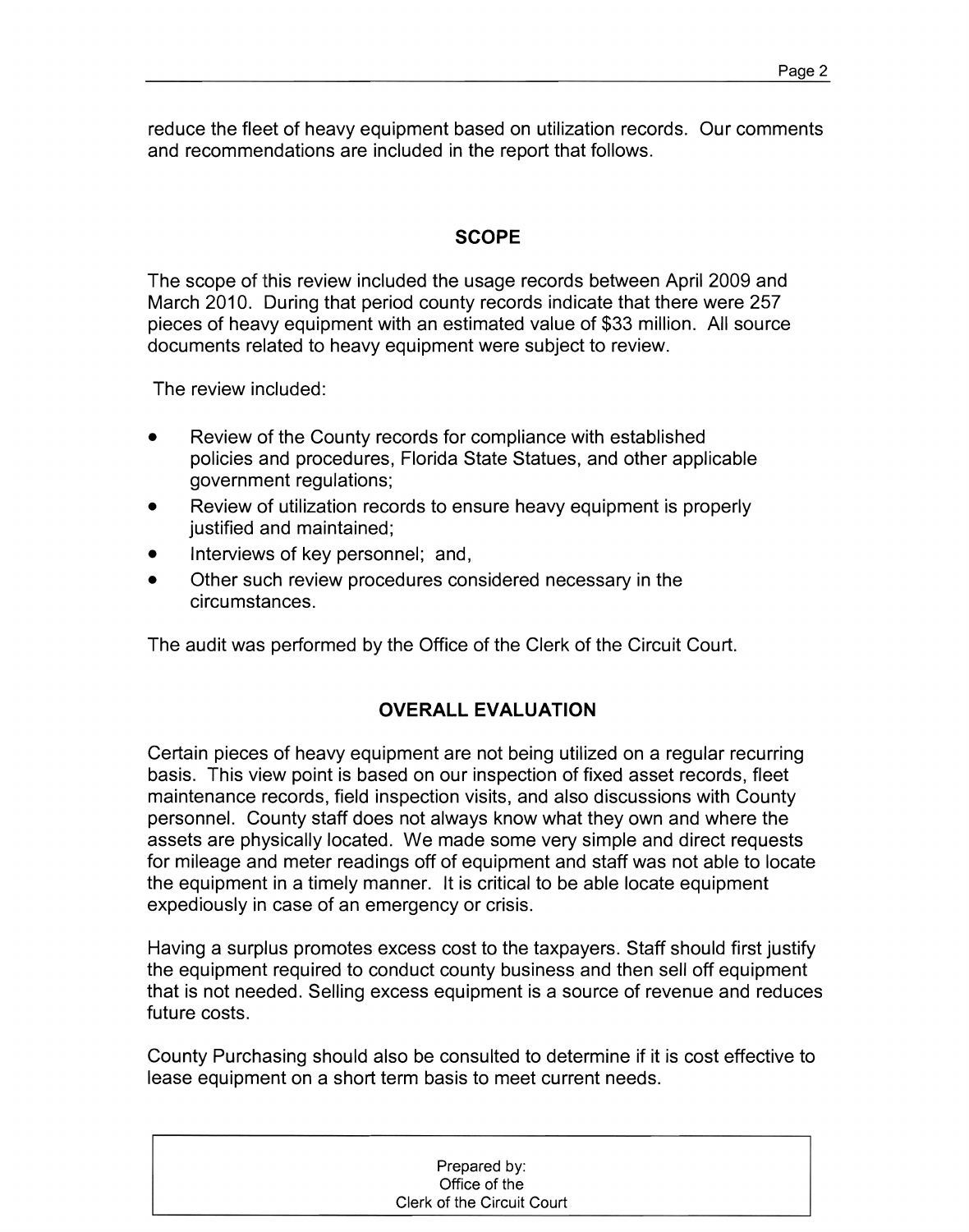Our detailed comments and recommendations are included in the report that follows:

## **FINDINGS AND RECOMMENDATIONS**

## **FINDING NO.1**

Seminole County may have some excess equipment.

Based on our inspection of fixed asset records, fleet maintenance records, field inspection visits, and also discussions with County personnel, we have concluded that some equipment may need to be reviewed by management to assess if the equipment may be declared surplus.

We have included two exhibits for illustration. The first exhibit (Exhibit 1) is heavy equipment that records a log of miles driven. The second exhibit (Exhibit 2) is heavy equipment that logs machine hours.



**Exhibit 1** 

This chart shows that 30% of the heavy equipment whose use is measured in miles is driven less than 3,000 miles per year which is about twelve miles per

| Prepared by:               |  |
|----------------------------|--|
| Office of the              |  |
| Clerk of the Circuit Court |  |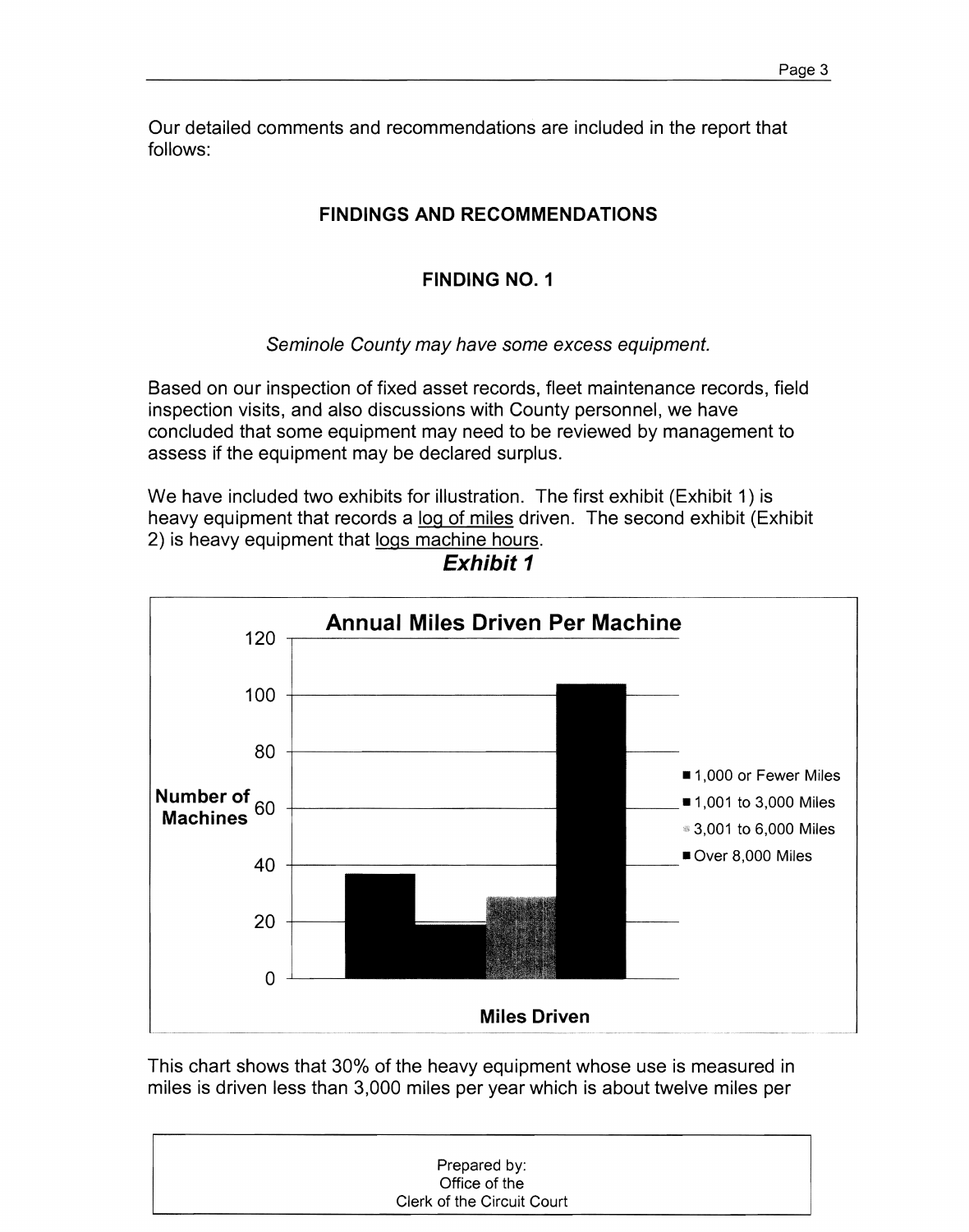work day. A total of 45% of this equipment is driven 6,000 miles or less per year or about 24 miles per work day.



## Exhibit 2

Again, this chart illustrates that much of the equipment is rarely used, or that records of use are not accurately kept. 53% of this equipment is used 100 hours or fewer per year. Another 12% is operated less than 250 hours per year, which is about 1 hour per work day.

Although, it is not always the case that a piece of equipment with low usage is excess, it is our opinion that on an annual basis a review be performed to assess the needs for the upcoming year and to sell off those items that are not being used.

There are no controls over heavy equipment usage such as logs and/or other monitoring devices; staff is not able to locate equipment in a timely manner. For instance, Public Works was asked by Internal Audit to obtain the mileage or hour readings off of 19 pieces of equipment; it took three weeks for staff to provide a location to us of where the equipment was being stored. By not knowing the whereabouts of heavy equipment in a timely manner may indicate that some are seldom used and possible candidates for surplus. Selling off excess equipment provides additional cash that can be used for future purchases of equipment in later years. In addition, the county would be saving money by not having to maintain the equipment or insuring the equipment.

| Prepared by:               |  |
|----------------------------|--|
| Office of the              |  |
| Clerk of the Circuit Court |  |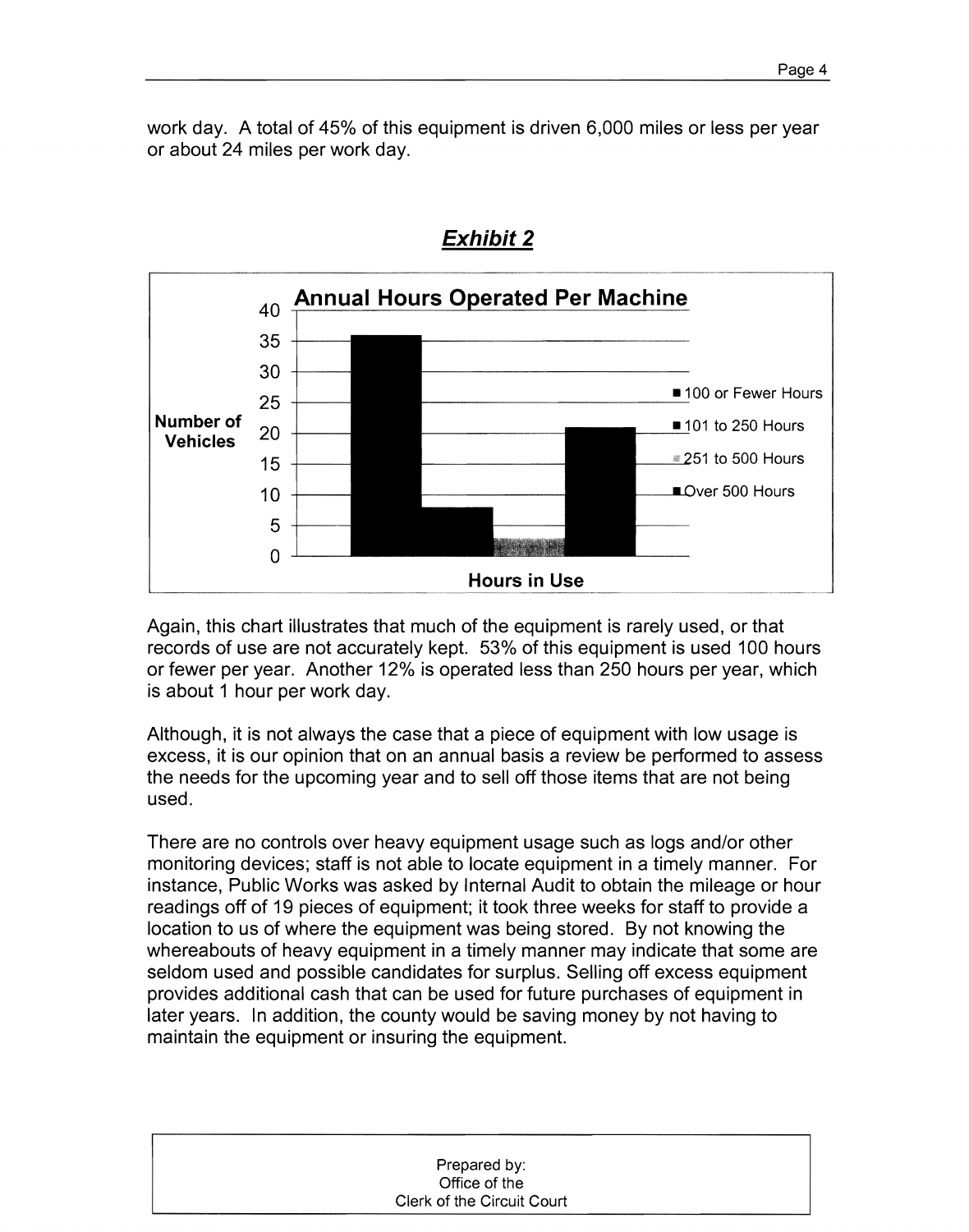## Recommendation

- 1. On an annual basis, review all equipment with low usage logged and determine the items that can be sold at auction. Also, consider adding equipment hour meters for the equipment used in confined areas.
- 2. Consult with manager of purchasing to assess the feasibility of renting or leasing equipment on a short term basis.
- 3. Conduct a feasibility study to ascertain if it would be cost effective to purchase a tracking system such as GPS for equipment to control the location of the equipment.

# **MANAGEMENT RESPONSE**

## (Management provided an overall comment and then addressed each individual audit recommendations)

Overall - Management Comments to the Audit Report

The heavy construction equipment audit has highlighted areas of concern regarding equipment underutilization and/or the perception of underutilization (due to inadequacy of records). We agree with these concerns.

The determination of accurate usage data is critical to the ability to efficiently manage the County's heavy construction equipment, including decisions regarding fleet size and composition. This audit has pointed out that usage data is not as accurate as it should be and steps are being taken to correct this situation. More easily understood reports will be provided to supervision and management of the various user departments to allow for more energetic policing of the information being input regarding odometers and hour meter readings. In some cases mileage or hours used do not give a clear picture of whether or not the equipment is utilized appropriately. For example, equipment confined to specific sites may not show high mileage as it is only driven in a fairly tight area. The equipment at the landfill or at water treatment facilities would be good examples. Other highly specialized equipment, especially in Fire/Rescue, is potentially and hopefully used infrequently, but availability is critical. All that being said, we also must consider the impact of staffing / user reductions from the County's right-sizing initiatives and that the decline of private construction has reduced the County's needs for infrastructure development. The result of course is some equipment is not being utilized as it once was.

#### Management Response

#### (Response to Recommendation #1)

- 1. The first step in this process is to ensure accurate recordkeeping of usage logs.
	- a. Reports that clearly indicate current utilization will be provided to the supervision/management of all user departments.

| Prepared by:               |
|----------------------------|
| Office of the              |
| Clerk of the Circuit Court |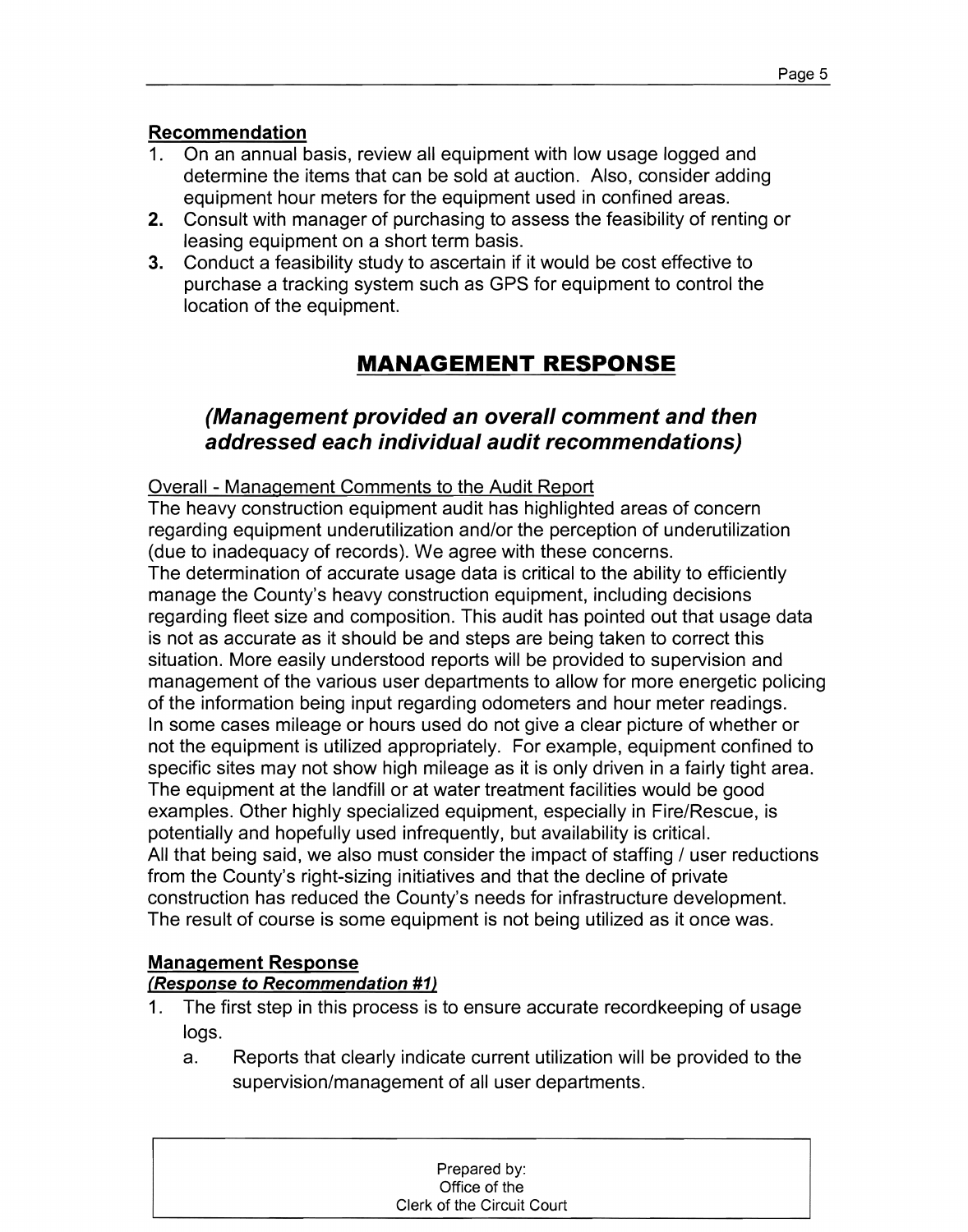- b. User Department Directors/ Division Managers must review monthly usage reports and bring equipment assignment and apparent usage data discrepancies to Fleet Manager's attention for correction. This is an integral part of the record-keeping and internal control processes.
- 2. The second step is to review equipment inventory and usage in an effort to minimize County-wide duplication and underutilization. The Fleet Program Manager will provide recommendations to the User Departments' Division Managers and Directors at the same time providing these recommendations to the CM Office. Although the final decision will remain the CM's, protocols will be established to ensure accountability for instances of retention that goes against the Fleet Program Manager's recommendations.

### (Response to Recommendation #2)

Equipment candidates will be identified by the Fleet Program Manager in coordination with the User Departments and a list provided to Purchasing for further cost research.

### (Response to Recommendation #3)

- a. The tracking of equipment will be enhanced through the improvement in recordkeeping and more aggressive oversight.
- b. The GPS system alluded to by the draft will produce information as to the equipment's whereabouts, which is primarily a management tool for the operating Department that is using the equipment. Fleet Services has researched the costs of such systems (i.e., GPS location devices that are attached to the individual equipment, derive electrical power from that equipment via the equipment's electrical system(s), and report back to one or more PC's that have the software to provide real time location monitoring and archiving), and found these costs to be prohibitive in the past. In reaction to this comment, Fleet Services will research these systems, again, and provide fresh costs to the CM and operating Departments to allow for a determination as to whether the ROI is sufficient to suggest purchase. Note that Fleet Services has, and provides on request, a limited number of GPS mobile devices, battery powered and magnetically applied, that provide one to two weeks archived information. These devices are used primarily for surreptitious monitoring and, as such, the presence of which are not advertised.

The effects of the decline in the economy have greatly exacerbated both the reality and the appearance of over-fleeting by the County. We believe with improvements in record accuracy and accountability, regular review by user

| Prepared by:               |  |
|----------------------------|--|
| Office of the              |  |
| Clerk of the Circuit Court |  |